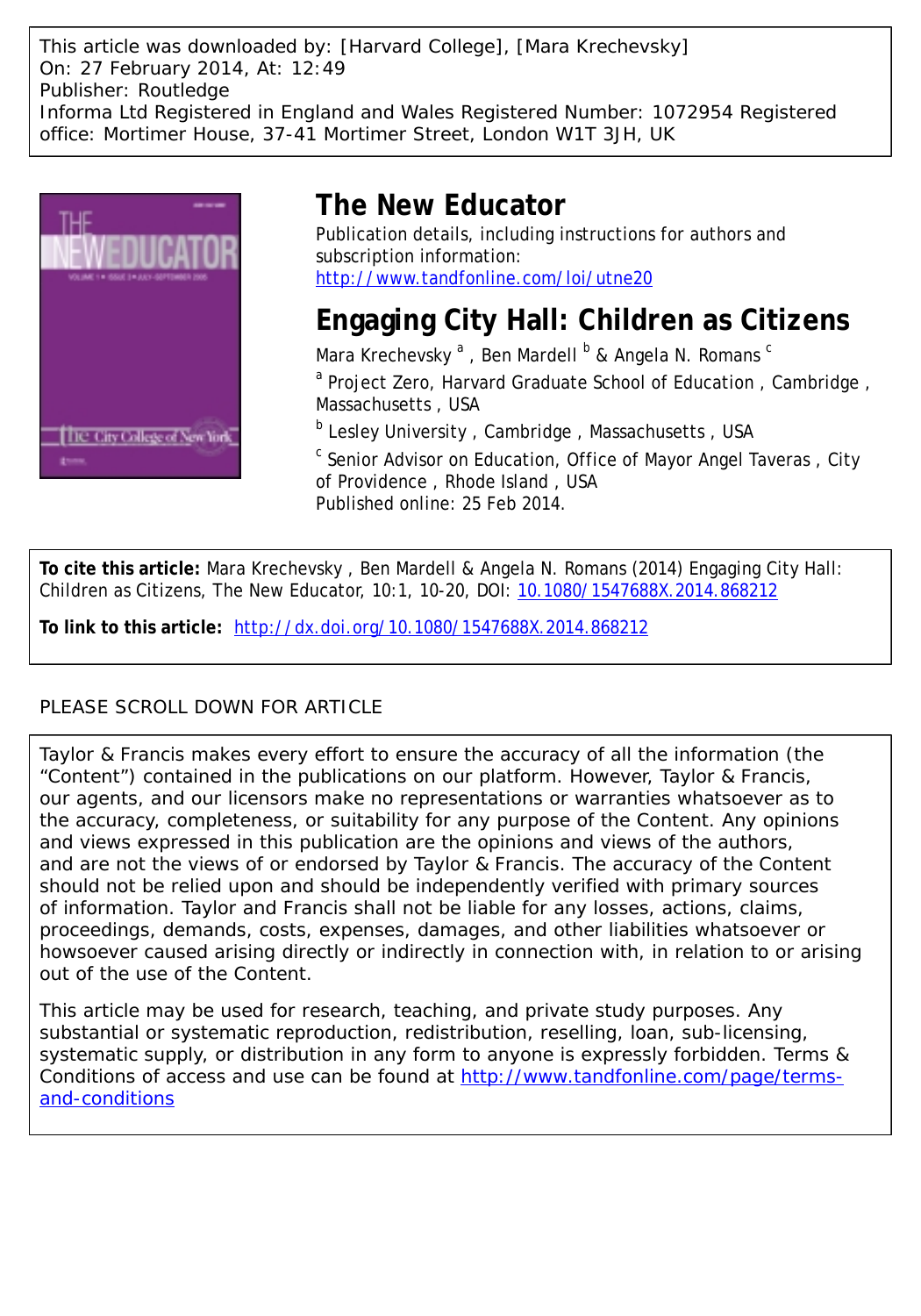

# **Engaging City Hall: Children as Citizens**

MARA KRECHEVSKY

*Project Zero, Harvard Graduate School of Education, Cambridge, Massachusetts, USA*

#### BEN MARDELL

*Lesley University, Cambridge, Massachusetts, USA*

#### ANGELA N. ROMANS

*Senior Advisor on Education, Office of Mayor Angel Taveras, City of Providence, Rhode Island, USA*

*In this article, the authors suggest that current notions of advocacy in early childhood education should be expanded to include a view of young children as citizens. The authors ground their discussion in a how-to book project in Providence, Rhode Island, consider different concepts of children and citizenship, share commentary from City Hall and propose four key features of their perspective: (a) highlighting the civic nature of schools as central to the teaching and learning process; (b) focusing on young children's distinctive perspectives and competencies, not just their needs; (c) providing professional development around shared projects that promote literacy and higher order thinking skills; and (d) documenting children's learning in order to challenge assumptions about their capabilities and put forth an alternative image of teaching and learning.*

### A PROVOCATION TO THE FIELD

Consider the photograph in Figure 1 from the northern Italian city of Reggio Emilia. What do you notice? What surprises you? What thoughts and feelings come up? How does the photograph influence your image of young children's roles in the community?

Address correspondence to Mara Krechevsky, Project Zero, Harvard Graduate School of Education, 20 University Rd., 6th floor, Cambridge, MA 02138, USA. E-mail: mara\_krechevsky@ harvard.edu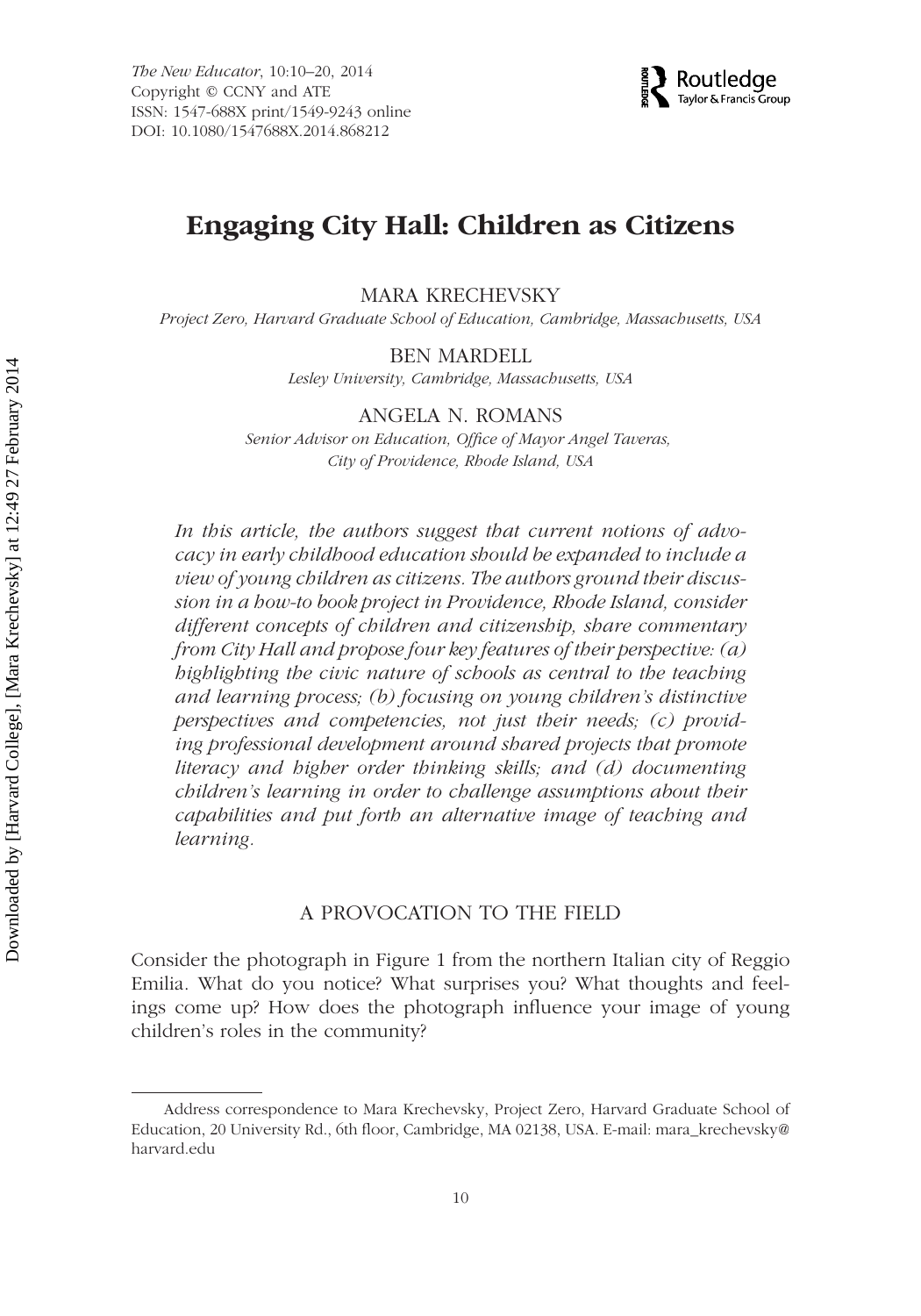

**FIGURE 1.** Child from a Reggio Emilia municipal preschool at the opening ceremony of the 2012 International Photography Festival. (color figure available online.)

A child's status as citizen is enshrined in the Italian Constitution. In Reggio Emilia, children are referred to as *protagonists.* The *Merriam-Webster Dictionary* (2013) defines a protagonist as "a leading actor, character or participant in a literary work or real event or a leader, proponent, or supporter of a cause." What would it mean for children to actively participate in, support, and even lead in their local communities? Four-year-olds do not vote. Nor do they serve on juries. Yet might children be considered citizens from birth?

In this article, we hope to provoke current notions of advocacy models for early childhood education. The early education field is blessed with many talented and thoughtful teachers, administrators, professional development providers, and advocates who work tirelessly—though often in isolation to advance the cause of high-quality education for all children. Advocacy efforts typically entail lobbying, letter-writing campaigns, talking to the press, petitions, testifying before committees and in court, and writing reports. Early childhood advocates tackle real and important issues, but often from solely a needs-based perspective.

In these forms of advocacy, children are almost always seen as passive or dependent on adults to protect them and to ensure that their needs are being met. Although critical, these efforts seldom provide opportunities for children's contributions as capable and competent protagonists. Children's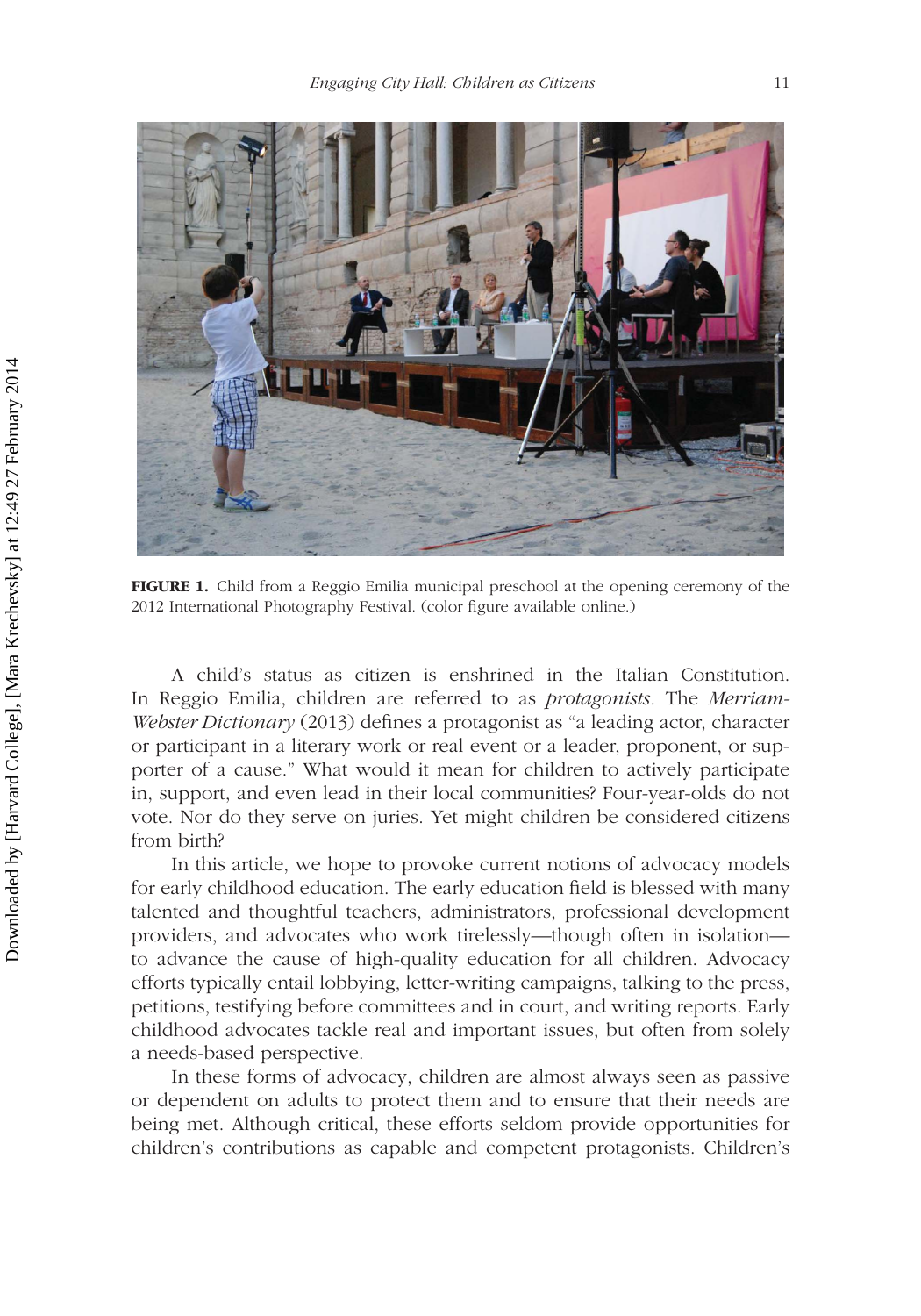(and sometimes teachers') involvement in advocacy often seems to serve as window dressing. Children are invited to state house rallies to hold signs they cannot read or do not understand or to contribute artwork for causes about which they are not fully informed. Although it is tempting to draw on the *cuteness* factor of young children in advocacy, trivializing the powerful thinking young children are capable of may ultimately undermine the very cause the advocacy is intended to serve.

In what follows, the authors (two educational researchers and an education policy advisor) build on the work of colleagues in Reggio Emilia and elsewhere to put forth a view of young children as citizens who can play a key role in engaging policymakers and others in promoting quality early childhood education. We ground our discussion in a how-to book project in Providence, Rhode Island, consider different views of children and citizenship, identify key features of our perspective and close with commentary from inside City Hall.

#### THE CRITICAL ROLE OF CITY HALL

According to cognitive psychologist David Perkins, sustained educational reform requires three visionaries for change—a theoretical visionary (who provides a big idea and asks important questions), a practical visionary (who provides on-the-ground direction and guidance to achieve the change), and a political visionary (who provides the resources needed to support the change). Political leadership is especially important in the early childhood field. Young children have the least power in our society. A recent report by the Council of Chief State School Officers (2012) concludes, "Leadership matters. Without a guiding force and tireless advocate working with federal, state and local governments on behalf of young children, early learning is often overlooked." wttp://earlyed.newamerica.net/blogposts/2012/six\_state\_ leaders\_who\_have\_driven\_early\_childhood\_reforms-68551

Mayors are often the logical political visionaries, but attracting the attention of City Hall can be challenging. Mayors are besieged by constant requests to address a myriad of problems. In Providence, early childhood education is a priority for Mayor Angel Taveras. Without a doubt, the mayor's biography plays a role in his commitment to early childhood education; he attended Head Start and credits the program with launching a successful academic career that led him to Harvard College and Georgetown Law School. The mayor actively uses his office to support the learning of children and the community. At the same time, the Providence early childhood community's strategic use of the idea of children as citizens has broadened the mayor's work in this area.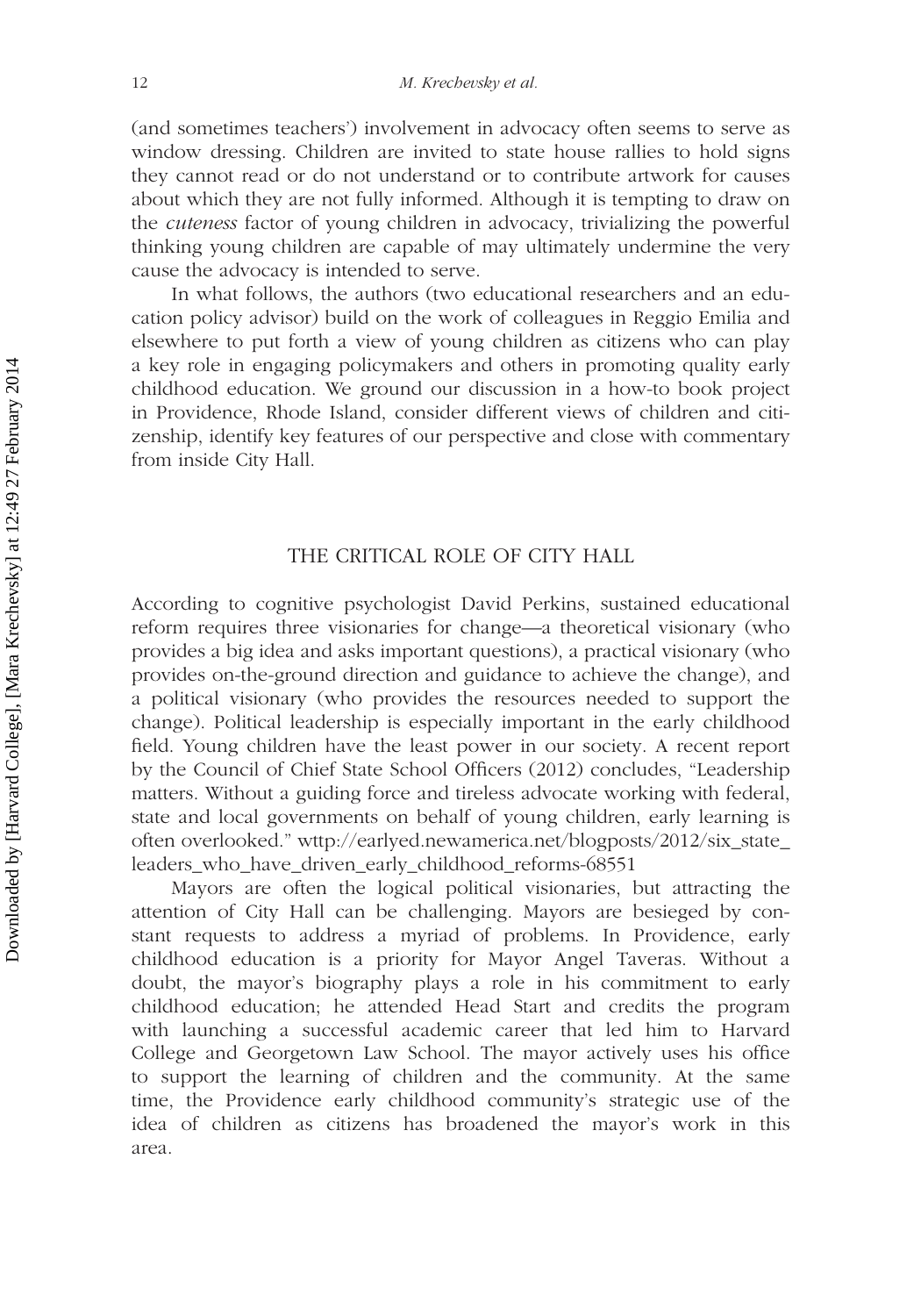#### THE HOW-TO BOOK PROJECT

The How-to Book project was a collaboration between *Making Learning Visible*, a research project at Project Zero at the Harvard Graduate School of Education, and *Ready to Learn Providence*, a community-based school readiness initiative.<sup>1</sup> In 2011, Project Zero researcher Ben Mardell taught a 5month professional development course in Providence for 22 early childhood teachers from community-based centers, Head Start classrooms, and family childcare settings throughout the state. To provide a common focus, Mardell proposed that teachers help children in their classrooms make how-to books as a way to demonstrate the children's expertise. To begin the project, we solicited and helped draft a letter from Mayor Taveras that the teachers read to the children, asking them to think about what they were expert at and then make a book sharing their expertise. The mayor encouraged children to take their time and get comments from teachers, family, and friends; he also revealed plans to display the books publicly (see Figure 2).

When 4-year-old Leah Ramos heard the letter, she announced, "I'm going to teach the mayor how to whistle." Her teachers transcribed her directions and classmates tested them out, giving her feedback such as to insert the word "small" before the word "hole" in the instruction "make a hole with your mouth." Leah also created detailed drawings illustrating each step in her directions (see Figure  $3$ ).<sup>2</sup>

Across the state teachers helped children think about what they knew well and create directions to share their expertise with others. Classmates provided feedback that informed new drafts. Ultimately, the children created 105 how-to books, including *How to Be a Big Brother, How to Sing in the Living Room*, and *How to Fly Like Superman*.

The how-to books were displayed at the Providence Children's Museum. Six hundred and fifty children and their families, teachers, and members of the community were on hand for the opening event (see Figure 4). Several adults created how-to books as well. Rhode Island Commissioner of Education Deborah Gist shared her book, *How to Be Commissioner of Education,* with the group. Parents beamed as they found their children's books on display.

At a second event at the Providence Public Library, Mayor Taveras read his book, *How to Do Well in School*, to 80 preschoolers. When the mayor asked if anyone else wanted to share a book, Leah's hand immediately shot into the air. She came forward, shook the mayor's hand and confidently read her book about whistling (see Figure 5). The books were also displayed at City Hall in September to coincide with National Literacy Month.

**<sup>1</sup>For information on** *Making Learning Visible***, see Krechevsky, Mardell, Rivard, and Wilson (2013). To learn more about** *Ready to Learn Providence***, see http://r2lp.org/.**

<sup>&</sup>lt;sup>2</sup>To see Leah's book go to: http://issuu.com/ $r2lp/docs/how$  to whistle/1.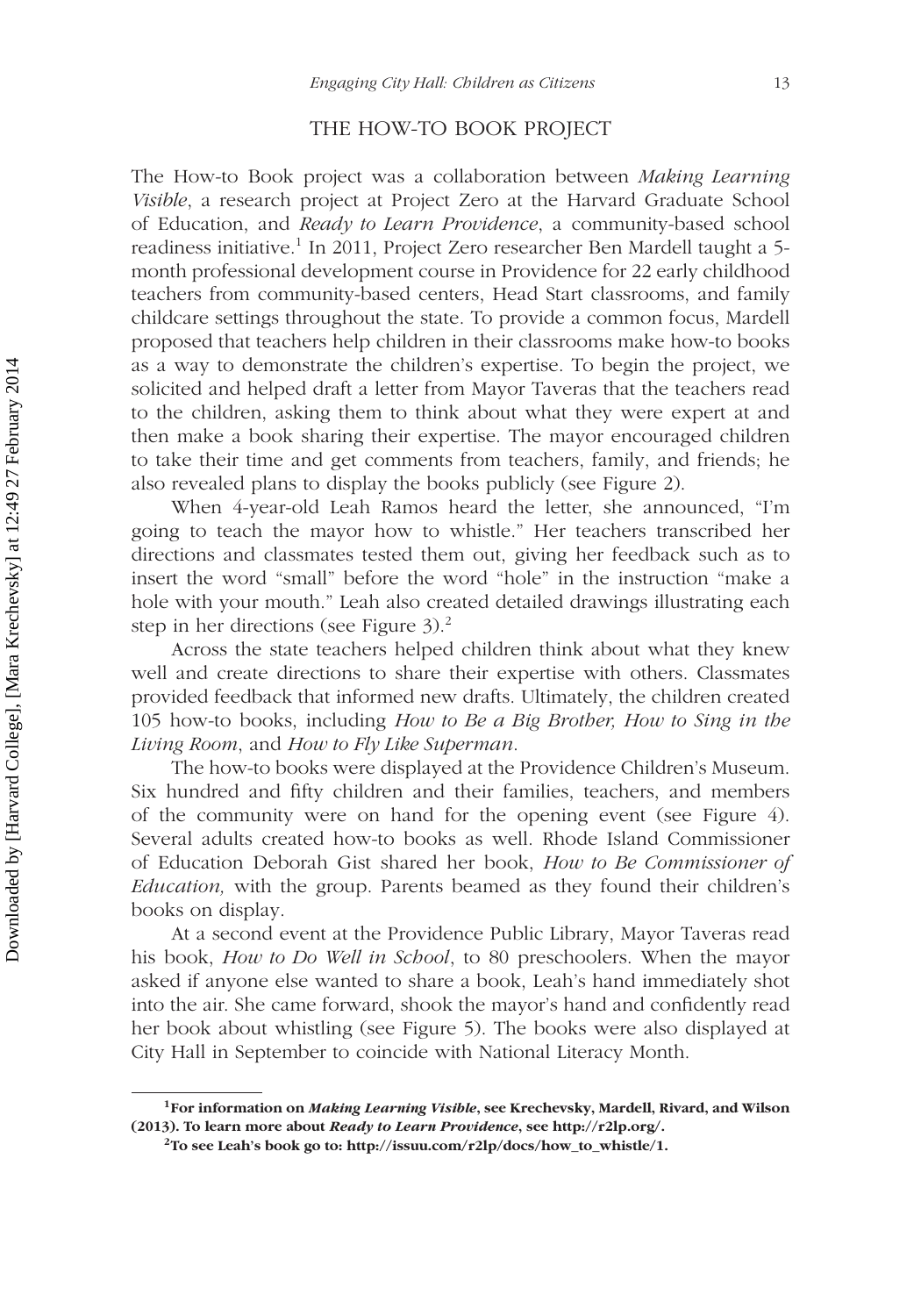

CITY OF PROVIDENCE Angel Taveras, Mayor

September 19, 2011

Dear young Providence residents,

Grown-ups do not always realize how smart children are. I want them to know that you know a lot of things. You are experts on how to play and how to tell stories. Some of you know how to ride a bike, how to draw a person or how to make a sandwich. I am sure you know how to do many things well.

I would like you to think of something you know a lot about and make a "how to book" explaining how you do it. Take your time in making your book, and get comments from your teachers, family and friends.

Work hard on your books since many people will see them. There are plans to display your books at the Providence Children's Museum and our public libraries. That way, lots of people, children and adults, can learn from you. You will also have a chance to learn from other children's ideas.

A few of us adults want to make a how-to book too. Do you have any suggestions about what we should write about?

I look forward to reading your books.

Sincerely,

Angel Tavers

Angel Taveras Mayor

**FIGURE 2.** The letter from Mayor Taveras.

### A VIEW OF CHILDREN AS CITIZENS

The concepts of *citizenship* and *childhood* are not straightforward. According to Australian scholar Margaret Coady: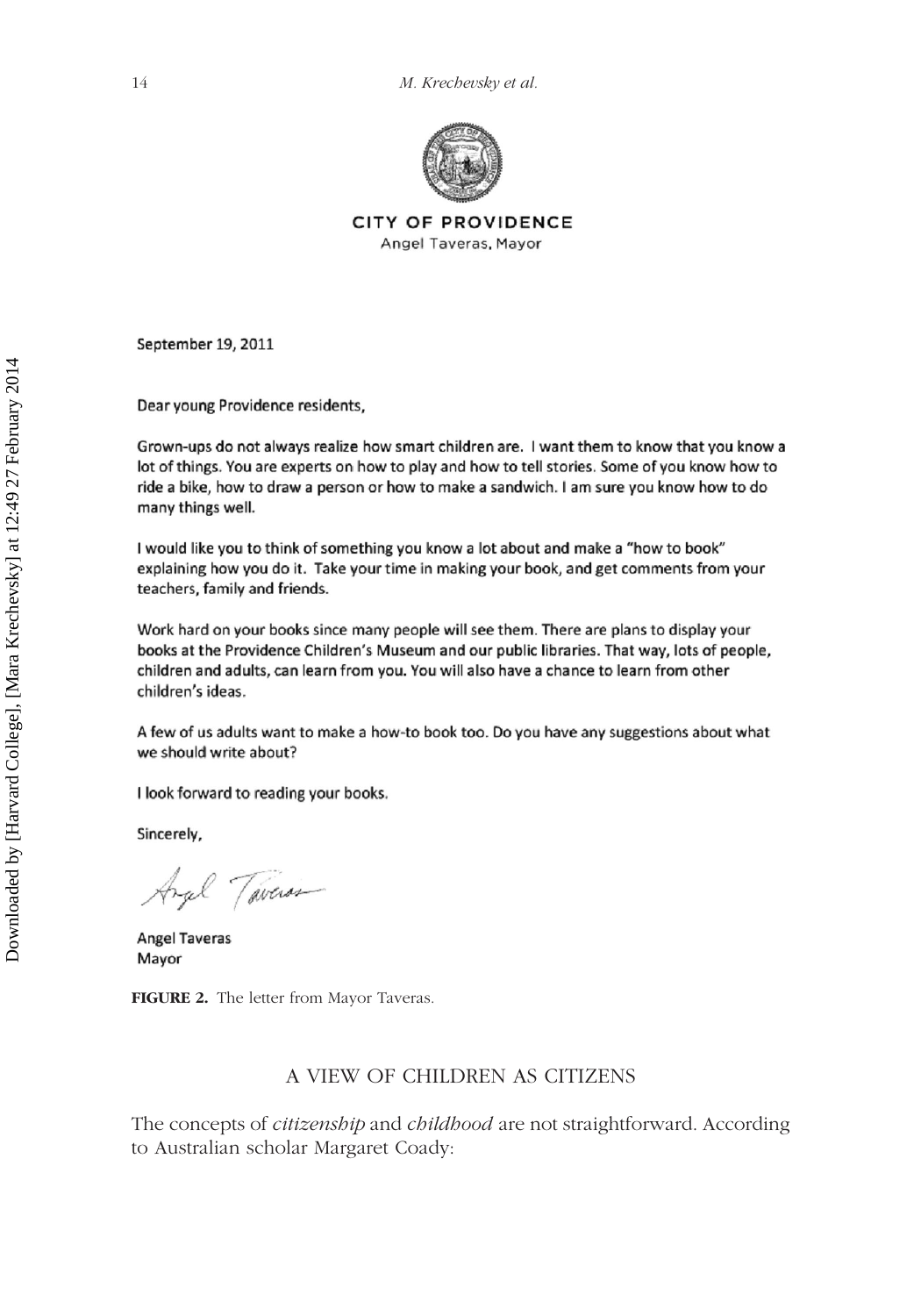

**FIGURE 3.** Leah's book. (color figure available online.)



**FIGURE 4.** The Providence Children's Museum Event. (color figure available online.)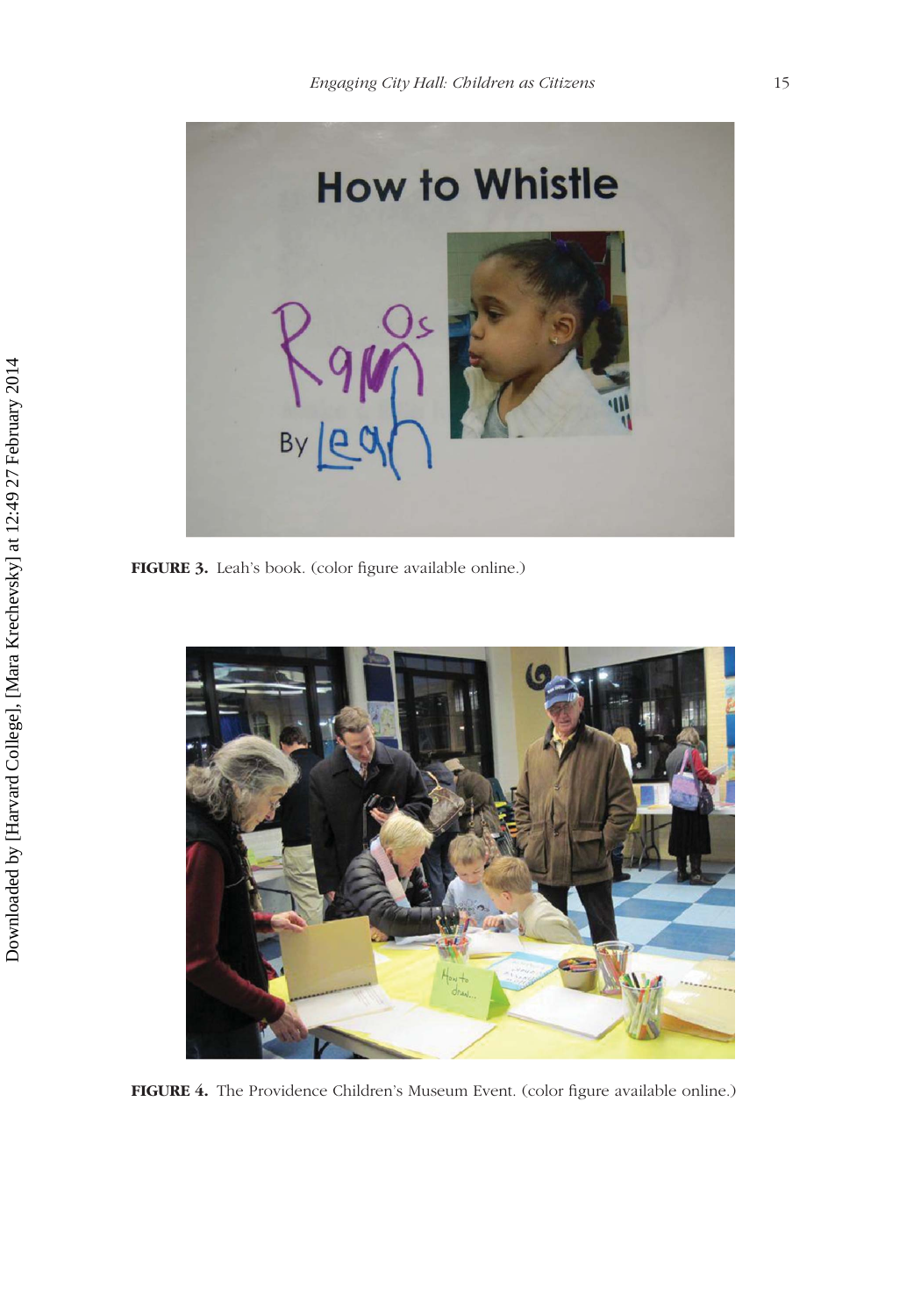

**FIGURE 5.** Mayor Taveras and Leah shake hands at the library. (color figure available online.)

Children have variously been seen as property, as playthings, as future citizens, and as immature adults whose only task is to grow up. Citizenship has also been constructed in many different ways but very often as an exclusionary device declaring certain groups beyond full membership of the state. Women, indigenous people, slaves, refugees and children are among those who have suffered such exclusion. (2008, p. 2)

Coady goes on to say that sometimes children are not considered citizens because they lack the rationality necessary to act as full members of a selfgoverning society. Childhood is viewed as a "preparatory" stage. The United Nations Convention on the Rights of the Child (1989) was considered a groundbreaking document because along with identifying children's *human* rights to protection from violence, neglect, and exploitation, and provision of care and an adequate standard of living, it also suggested that children have *civil* rights to participation—to express their views, to be listened to, and to join a range of cultural, civic, and other activities (Hall & Rudkin, 2011). Of course, along with rights, come responsibilities, and children's ages must be taken into account.

In the United States, conversation about children and citizenship has a long and rich history. The children's rights movement has emphasized the rights of *protection* and *provision*, rather than *participation* for young children. From the beginning, one of the primary purposes of education in the United States has been to prepare children to participate in a democratic society. This frequently takes the form of citizenship education, especially for older children—teaching children civics and preparing them to fulfill their roles as future citizens. Early childhood educators often take a more active approach—they promote anti-bias education (e.g., designating a handicapped parking space in the parking lot), democratic classroom practices (e.g., asking children to contribute to creating classroom rules), and involving children in advocating for positive social change (e.g., writing a letter asking that a playground be repaired). We fully support all of these approaches *and*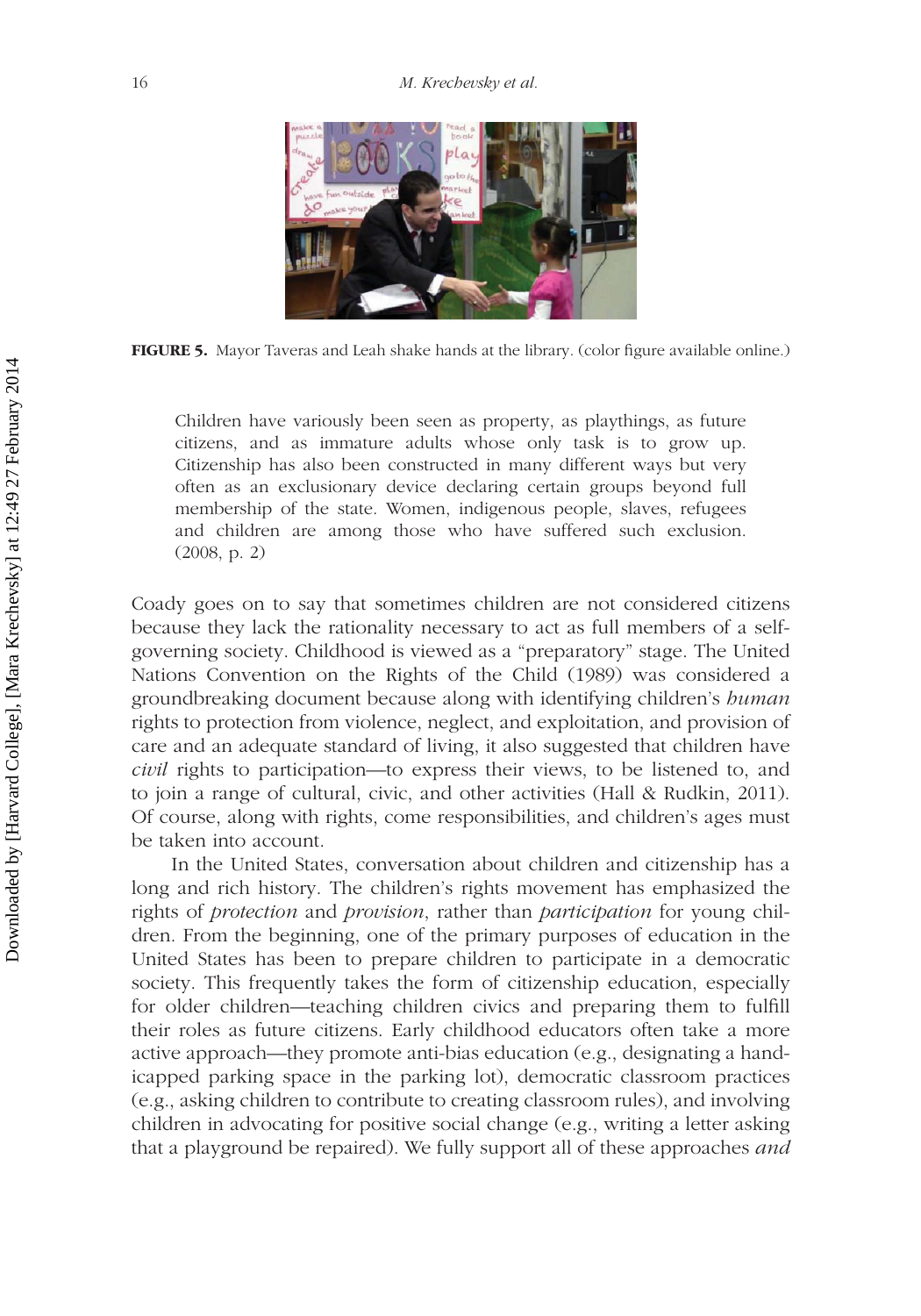we want to extend them beyond school grounds to children's active participation in their communities as citizens in their own right with distinctive contributions to make.

Nurturing children's relationships with their communities has numerous benefits both for the children (who engage in meaningful learning) and the adults (who come to see the world in new ways). When given the opportunity, children add a unique perspective about cultural, social, political, and moral questions to civic discourse. Making children's learning visible in projects like the how-to books gives politicians, policymakers, and members of the community a deeper understanding of the capabilities of young children and the value of high-quality early education. In the how-to book project, children were engaged as contemporary—rather than hypothetical or future—members of their communities, capable of constructing and communicating complex ideas. The project illustrates four key components of our view of children as citizens.

*First, we see schools as civic institutions that contribute to a democratic society and community well-being*. The civic dimension of teaching and learning should play a prominent role in education at any level. The how-to project connected the childcare centers and programs to the larger community of other children, families, educators, museum and library staff, early childhood advocates, and policymakers. In an earlier initiative, also in Providence, children created a short guide recommending places to play in the city for the mayor to distribute at a national education conference being held in Providence.<sup>3</sup> The mayor keeps copies in his office.

*Second, we draw on young children's expertise and what they* can *contribute to their communities, rather than an exclusive focus on what children lack* (e.g., access to transportation or the need to increase reading scores). Although attention to the latter addresses key concerns, needs-based models can be usefully supplemented with a view of children as protagonists. For example, children from the Reggio Emilia preschools have contributed to the creation of a guide to the city through the eyes of the children (Municipality of Reggio Emilia, 2000), the design of a new theater curtain for a municipal theater (Vecchi, 2002), and the construction of a small amusement park for birds on the grounds of one of the preschools (Gambetti & Piazza, 1987). In Colorado, preschoolers and older children engaged in civic planning to inform a new design for the Boulder Civic Area in the city's largest downtown public space.<sup>4</sup> In New York, 6 and 7-year-olds created a comprehensive design for a memorial for the children of victims of the September 11th attacks.5

**<sup>3</sup>See http://issuu.com/r2lp/docs/places\_to\_play\_in\_pvd.**

**<sup>4</sup>See http://www.growingupboulder.org/boulder-journey-school-research-process.html.**

**<sup>5</sup>See http://www.pz.gse.harvard.edu/making\_learning\_visible.php.**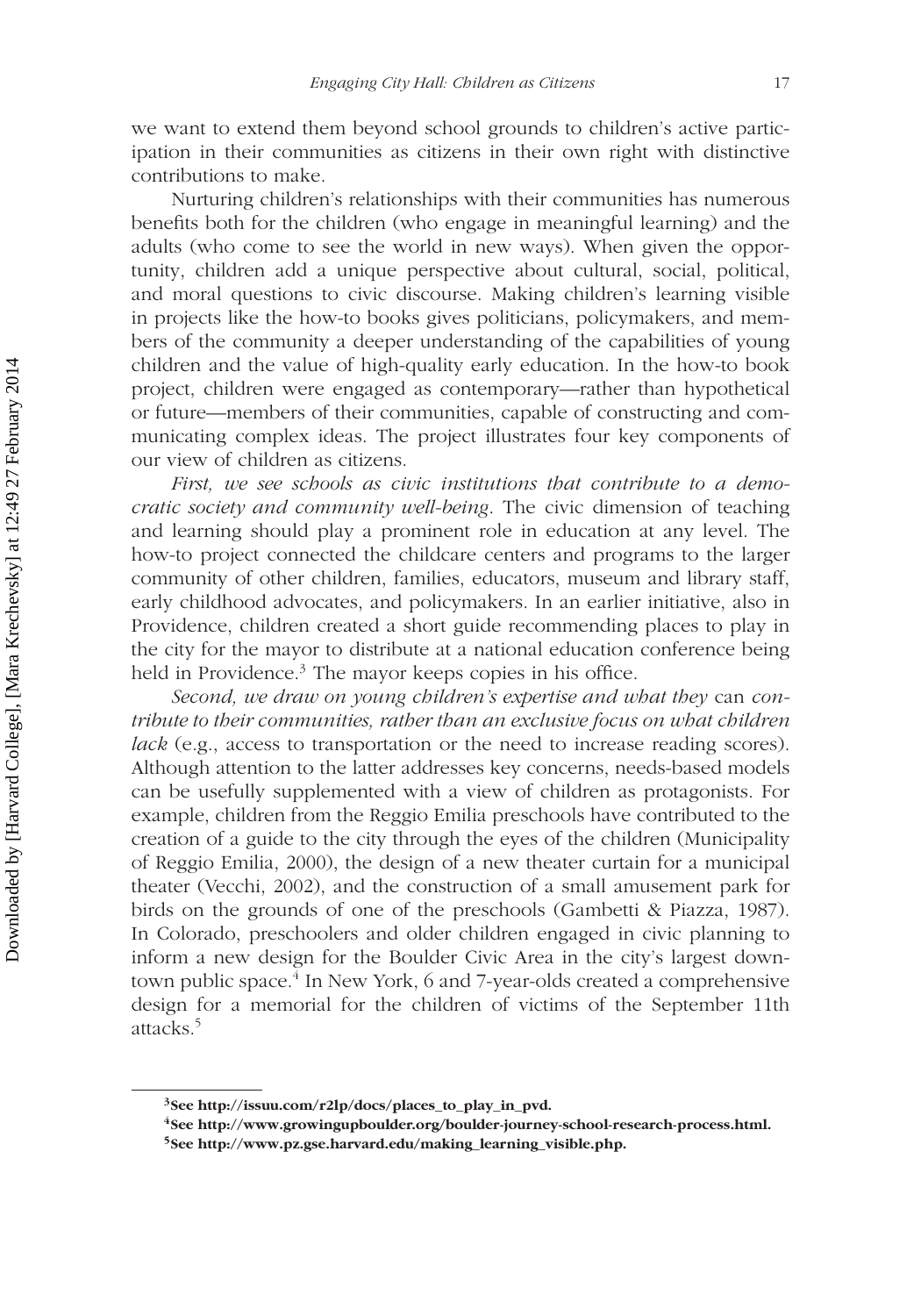*Third, we encourage designing professional development initiatives around shared projects that foster the development of children's literacy* and *higher order thinking skills.* The how-to books were a vehicle for children to develop skills in literacy and sequencing (mathematics) along with language and thoughtful communication and collaboration skills. Working on the *Places to Play* book, children learned literacy skills, the value of writing and drawing, and how to learn from and with others. Introducing the notion of "drafts" and "revision" and providing a structure for peer feedback were critical to both initiatives. Unlike handprints stamped on a sign, these experiences for children are powerful, educational and relevant.<sup>6</sup>

*Fourth, documenting children's learning processes and products is a powerful way (a) to challenge adults' assumptions about children's capabilities, (b) to make public an alternative image of what learning looks like, and (c) to bring the voices of children into the bubble where political decision making frequently takes place*. Leslie Gell, the Director of Ready to Learn Providence and a member of Rhode Island's Early Learning Council, presented an overview of the how-to project to the council membership and invited all council members to write their own books. The how-to project added elements of passion, joy, and playfulness to the countless meetings, discussions, and events that are the backdrop of policymaking. Leslie reflected on the experience, "We talk about play as being central to the lives of young children; perhaps adding 'playful elements' to advocacy is central to creating effective strategies for engagement" (L. Gell, personal communication, June 5, 2012).

Figure 6 describes one way to put these features into practice.

## THE PERSPECTIVE OF CITY HALL

Just as Mayor Taveras made early literacy the cornerstone of his educational platform for Providence, an increasing number of cities are making young children's learning an explicit priority. Over 120 communities have joined in the National Campaign for Grade Level Reading to mobilize around increasing school readiness, summer learning, and school attendance in order to achieve reading proficiency for all children by the end of third grade.<sup>7</sup> Fifteen of these efforts are led by mayors' offices. City leaders are passionate about giving children access to a high-quality education, yet many do not have direct control over their cities' schools and therefore may not see a vehicle for improving education. One high-impact solution to this dilemma is for

**<sup>6</sup>For further information about the professional development components of these projects, see http://www.naeyc.org/files/naeyc/file/vop/Panel\_Final\_6\_26\_12.pdf. See Mardell and Howard (2012); see also Mardell and Carpenter (2012).**

**<sup>7</sup>See www.gradelevelreading.net.**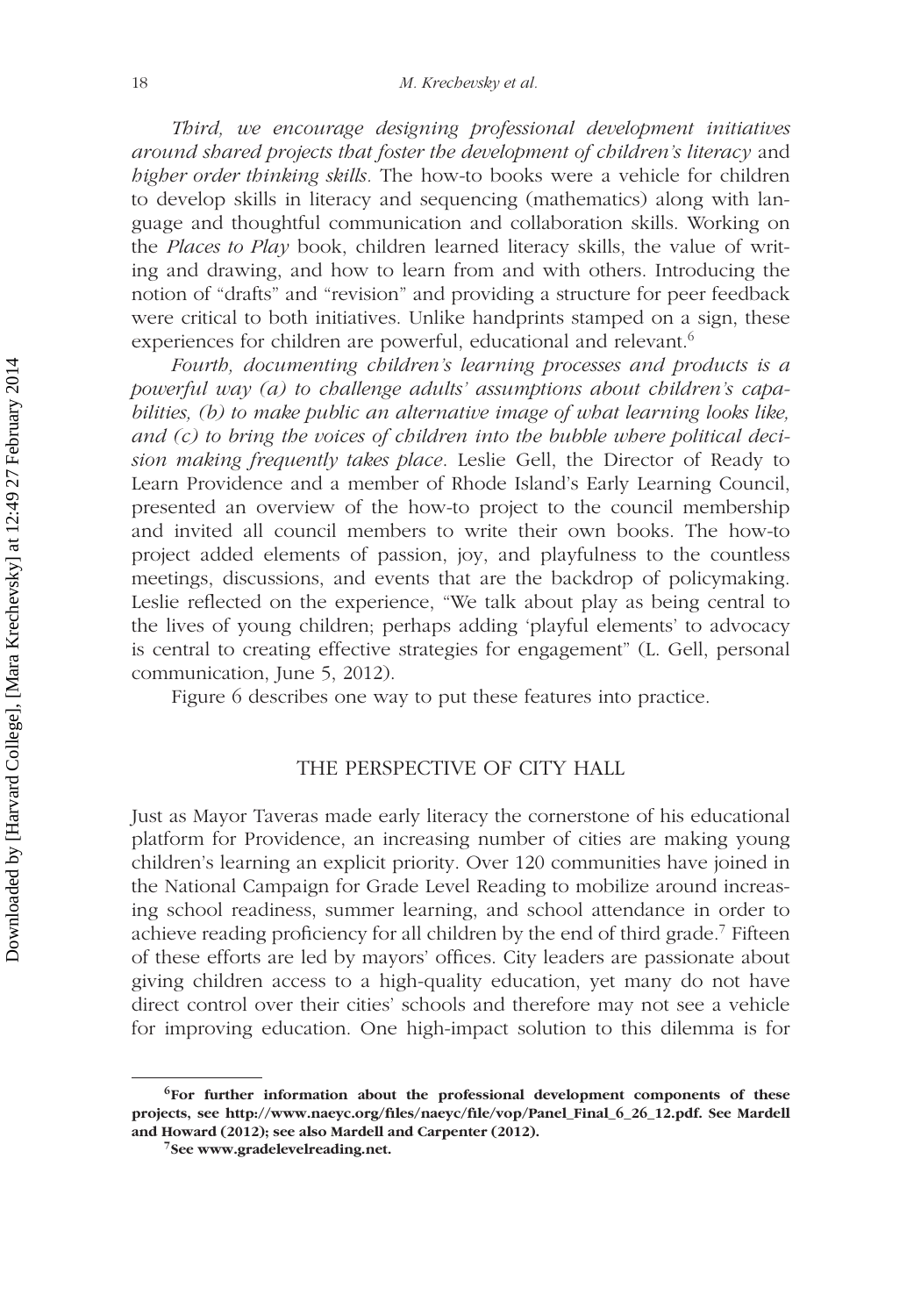1. *Survey the local, regional, state, and national landscapes* to identify potential classroom projects with connections to community events, needs, or aspirations (cf., Helms & Katz, 2011; Helms & Beneke, 2003). 2. *Create a compelling invitation for children to engage in such projects* (e.g., receiving a letter from the mayor identifying a need in the community). 3. *Provide professional development* that helps teachers engage children in meaningful curriculum, see themselves as advocates, and become part of something bigger than themselves. 4. *Hold a public event or create a shareable product* that makes children's learning visible to the community through selected documentation of children's learning processes and products. 5. *Facilitate children's and adults'reflections* about what they learned and the larger significance of the project and their participation in it.

**FIGURE 6.** Putting the idea of *children as citizens* into practice.

mayors to champion children's learning, especially early literacy, in a variety of venues.

Early education advocates should analyze how a mayor's platform aligns with a child-centered agenda and should frame their efforts using the language of the platform. Next, they should engage the city's education or child services director(s) around that agenda. Using the steps in Figure 6, they can help city leaders recognize that children's learning happens not only in the traditional K–12 public education system but also throughout cities in early learning centers, libraries, parks, museums, and other civic institutions. Making children's learning visible in these civic spaces grounds policy for policymakers who may be somewhat removed from their youngest constituents. Such real-life examples of children's capabilities complement the quantitative data about children's proficiency.

Many policymakers speak about the transformative power of youth as advocates. Providence is home to several nationally known youth leadership organizations. City leaders frequently encounter local youth sitting on panels, convening meetings, and testifying persuasively before the City Council, School Board, or General Assembly. Raising the visibility of younger children through written material, events, documentation, and face-to-face engagement with city leaders activates another potentially influential group of constituents as citizens and protagonists.